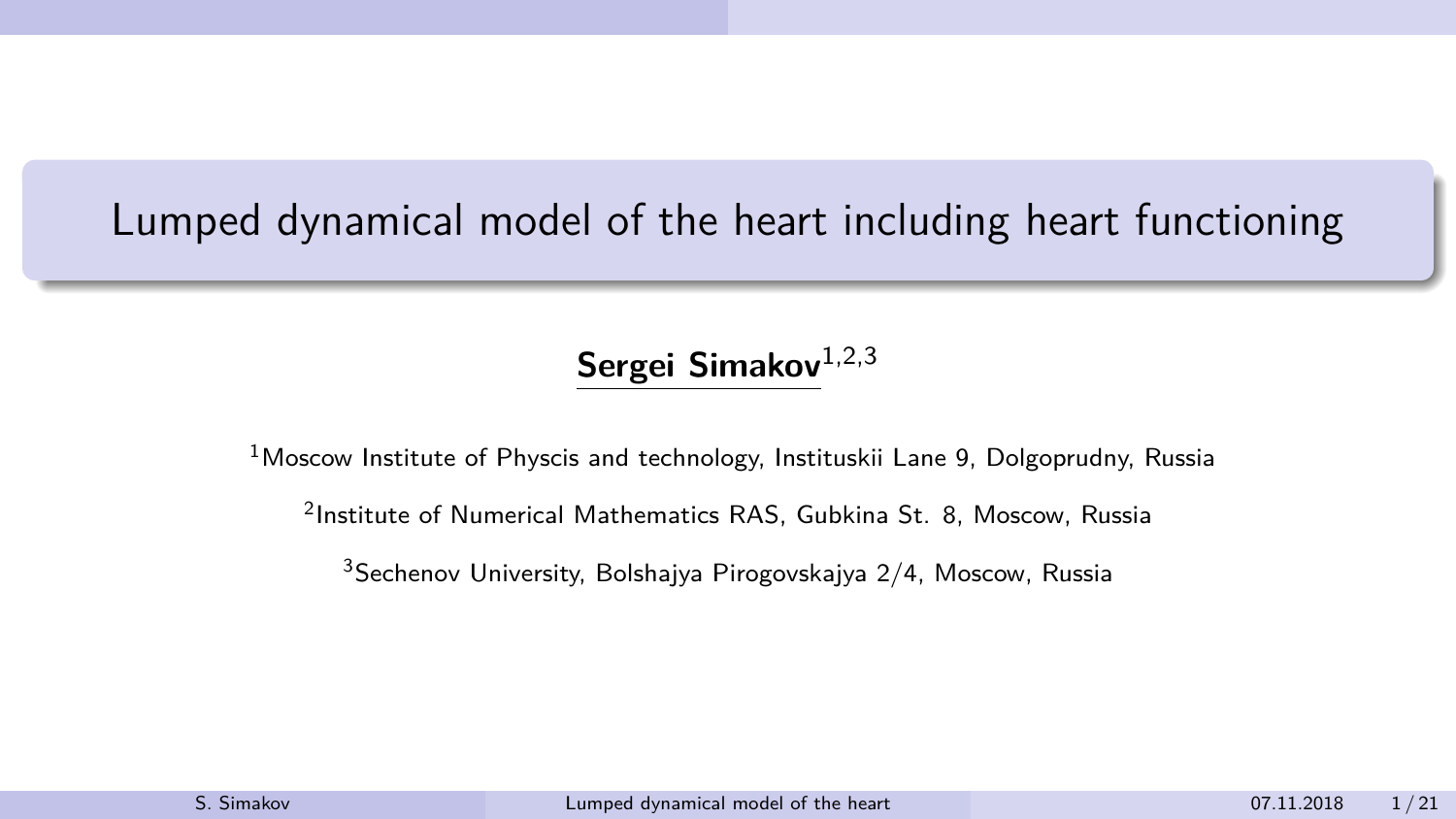# Table of contents

#### 1 [Overeview](#page-2-0)

- 2 [Lumped dynamical model of the heart](#page-4-0)
	- **[Heart chambers](#page-4-0)**
	- **•** [Heart valves](#page-8-0)

#### 3 [Results](#page-12-0)

- [Aortic regurgitation](#page-12-0)
- **•** [Mitral valve stenosis](#page-15-0)

#### **[Acknowledgmements](#page-19-0)**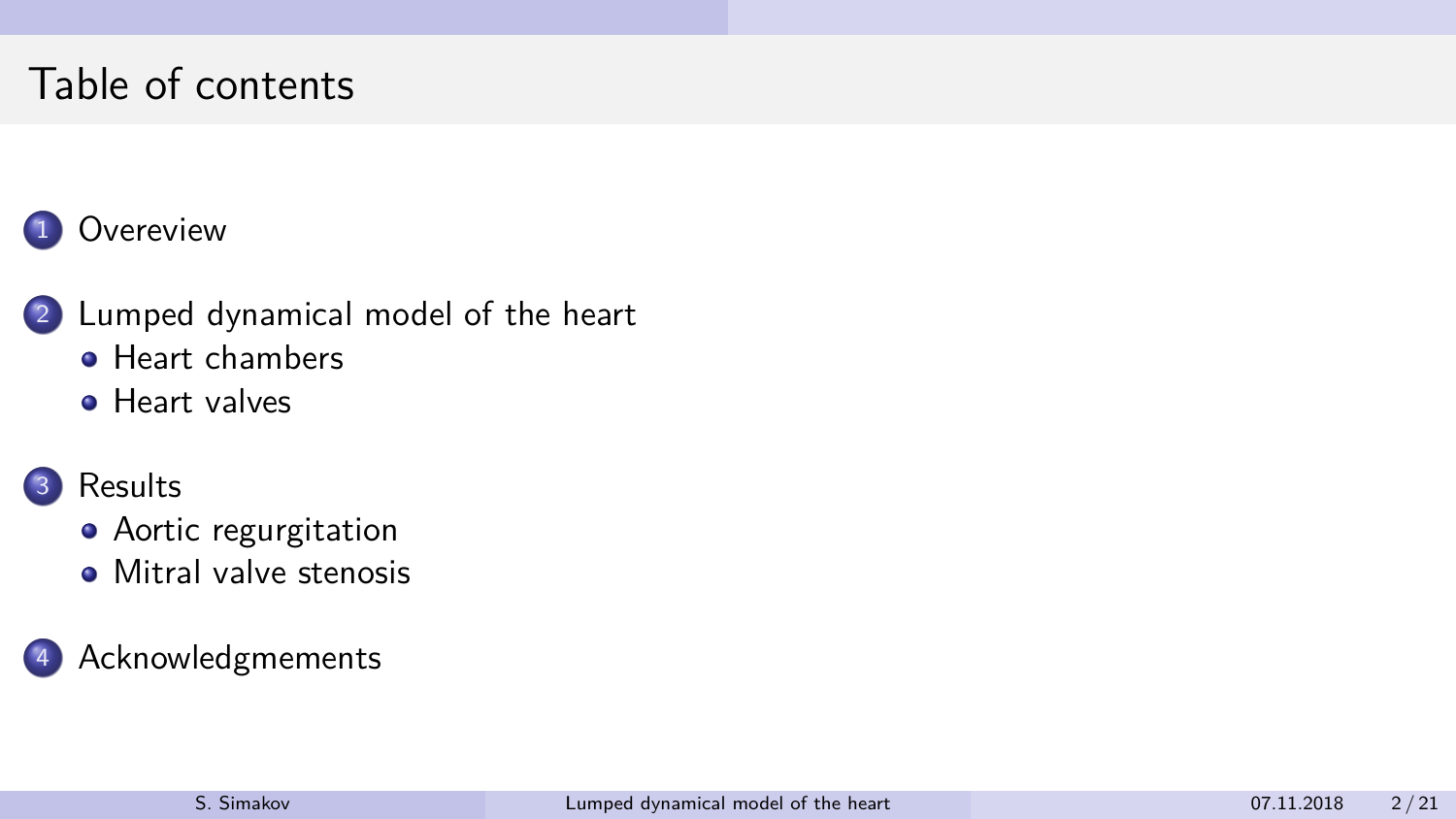# <span id="page-2-0"></span>1D-0D approximation in human physiology



Doppfight @ 2001 Benjamin Curemings, an imprint of Addison Wesley Longman, Inc.



#### Figure 1: Lymph vessels and nodes Figure 2: Bronchial tubes and alveoli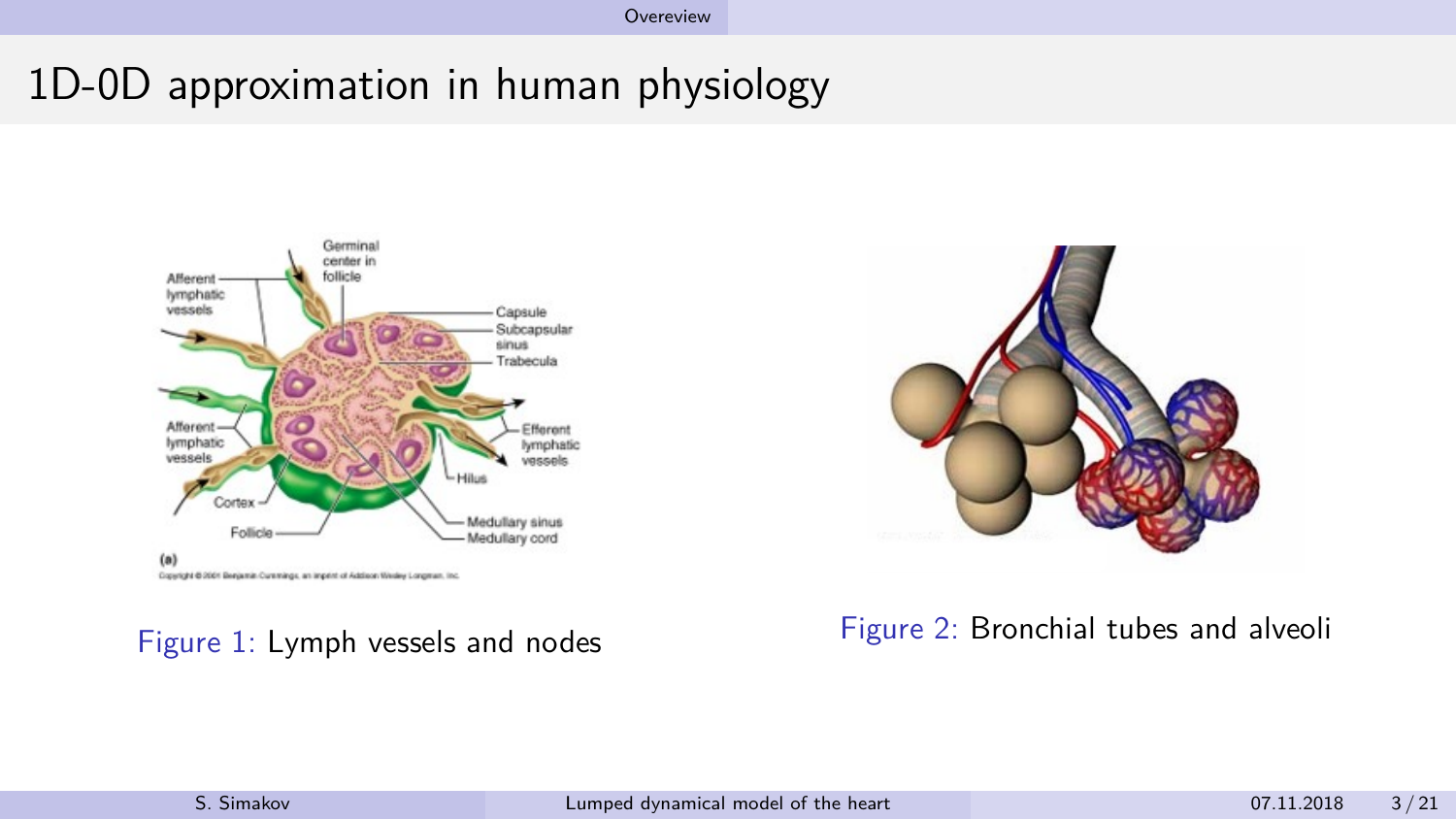[Overeview](#page-2-0)

# 1D-0D approximation in human physiology





#### Figure 4: Heart chambers

Figure 3: Blood vessels and aneurysms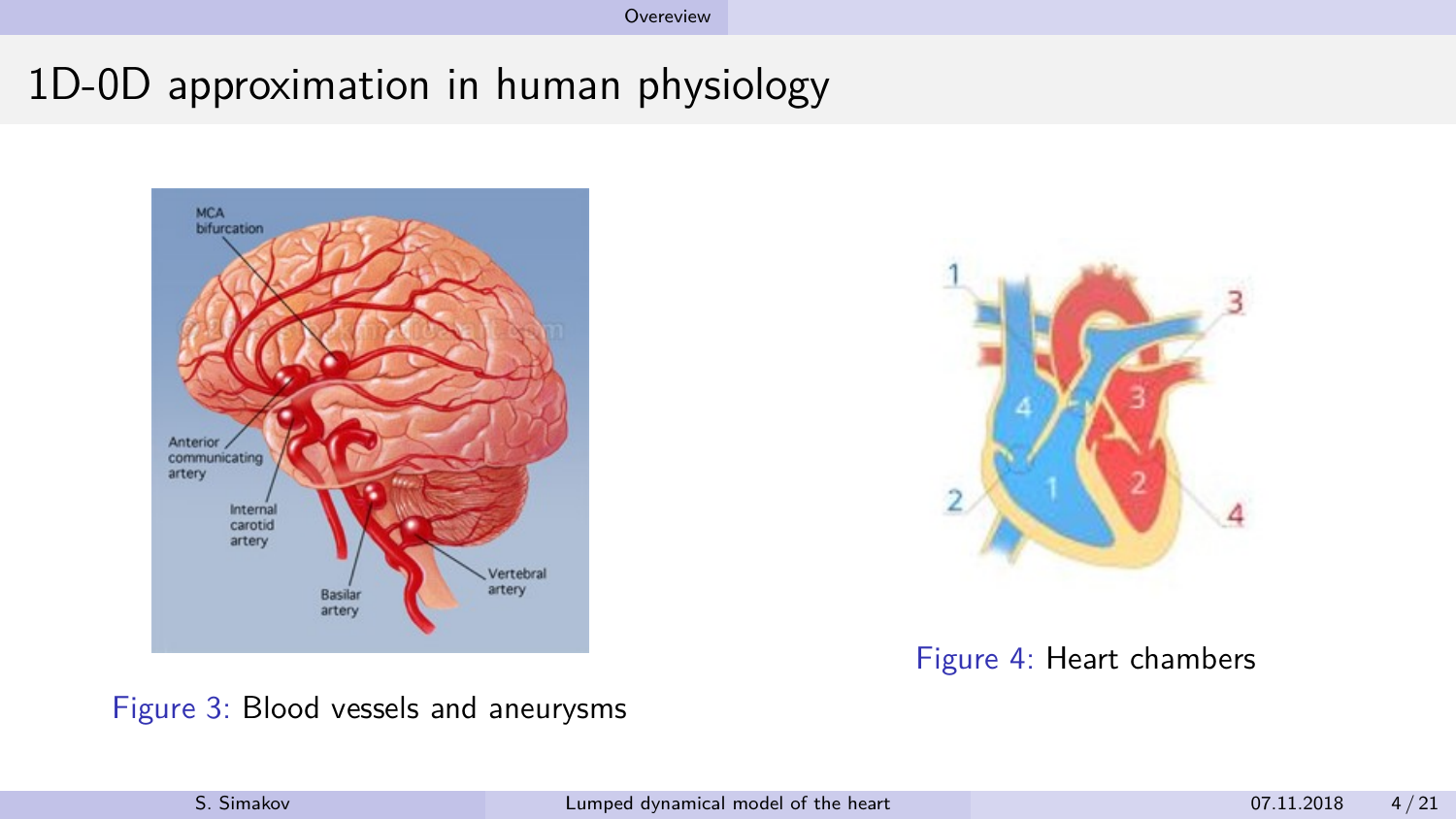#### <span id="page-4-0"></span>Heart model





Figure 5: Heart chambers

Figure 6: Scheme of the lumped compartments.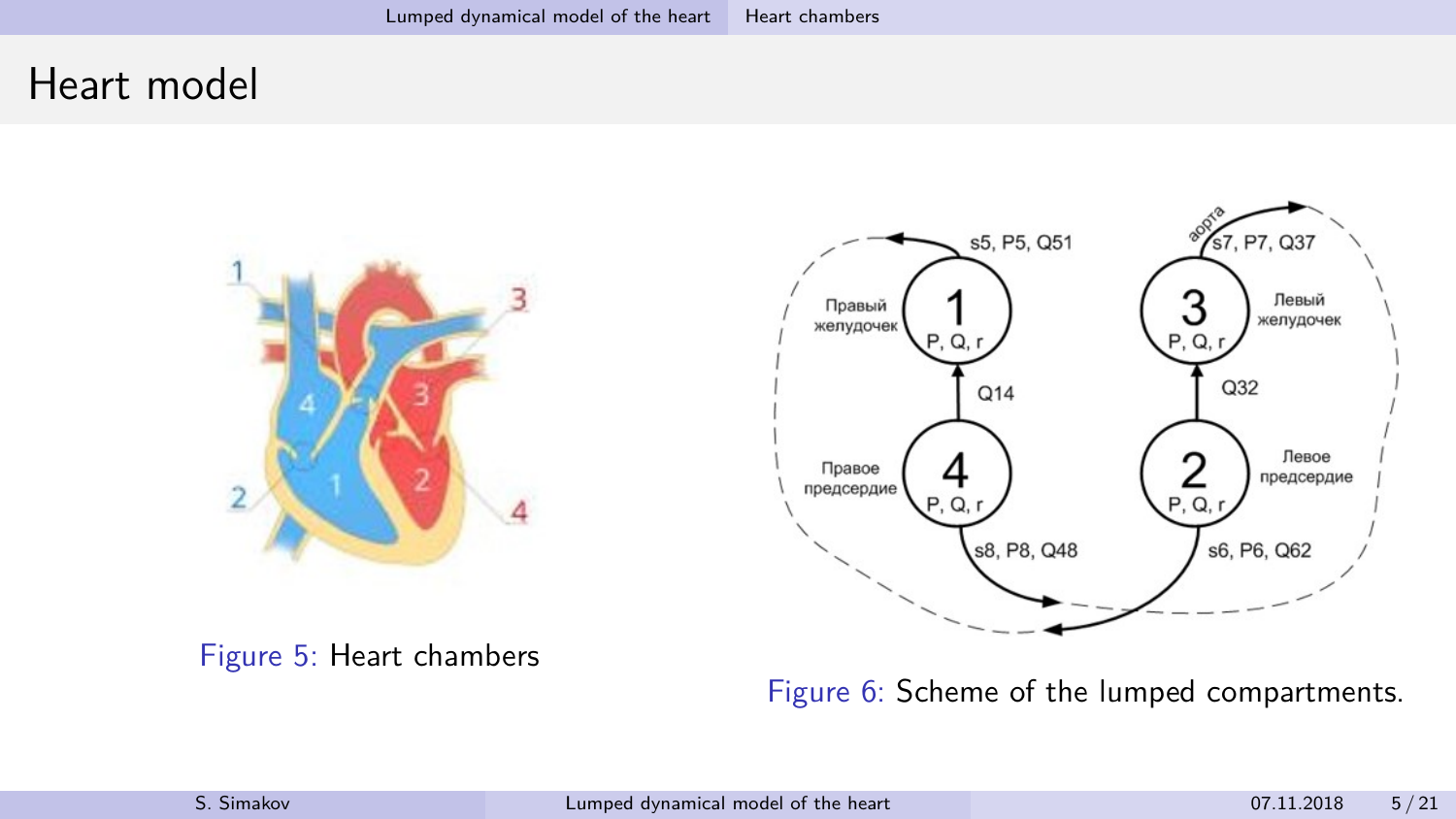#### Heart model

• The heart chamber dynamics

$$
I_j \frac{d^2 V_j}{dt^2} + R_j \frac{dV_j}{dt} + e_j(t) V_j = p_j, j = 1, ..., 4
$$
 (1)

• Myocardium activation function

$$
e_j\left(t\right) = E_j^{syst} + \frac{E_j^{syst} + E_j^{d iast}}{2}e\left(t\right) \tag{2}
$$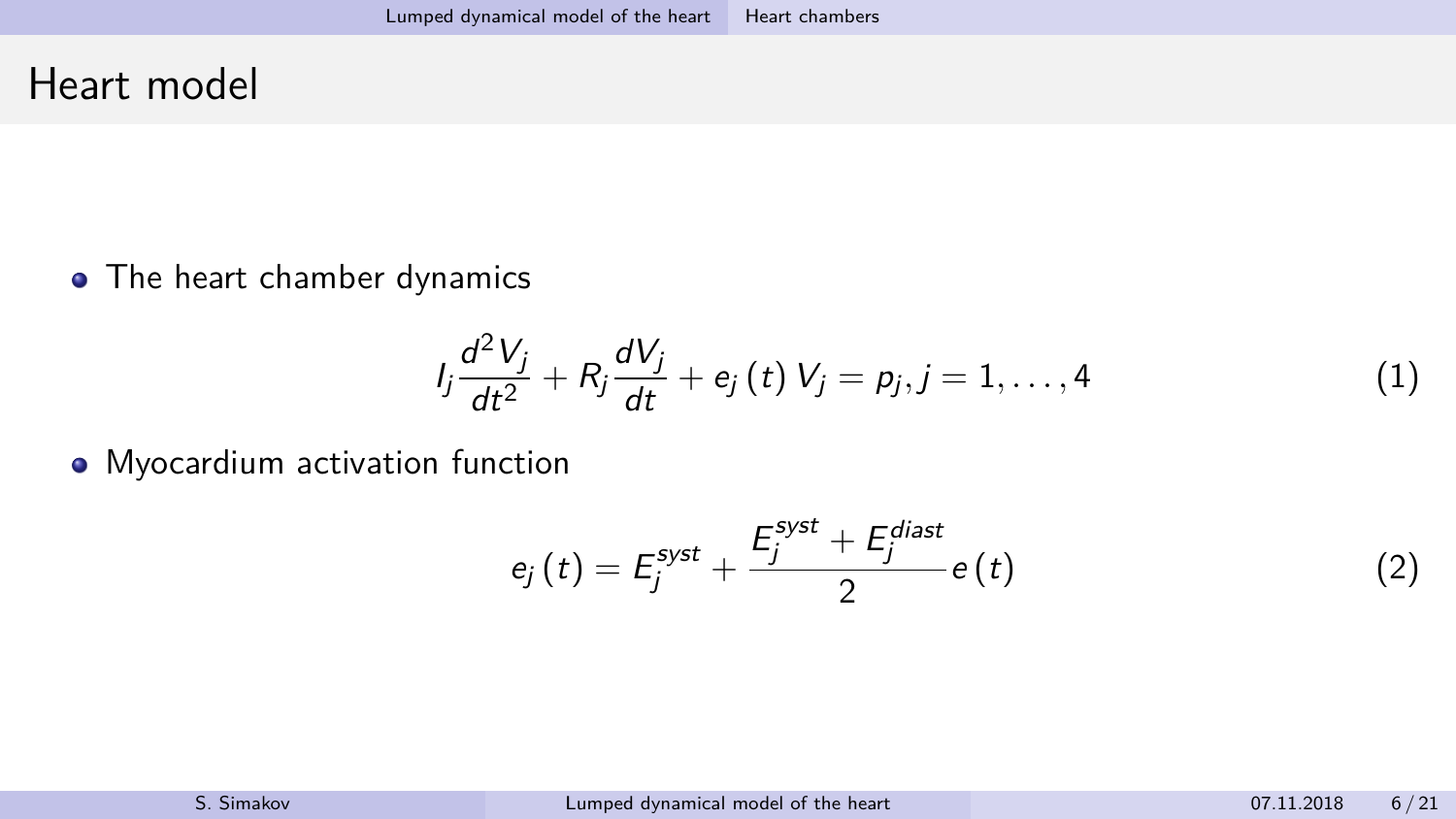# Heart model: activation function

**•** For the left ventricle

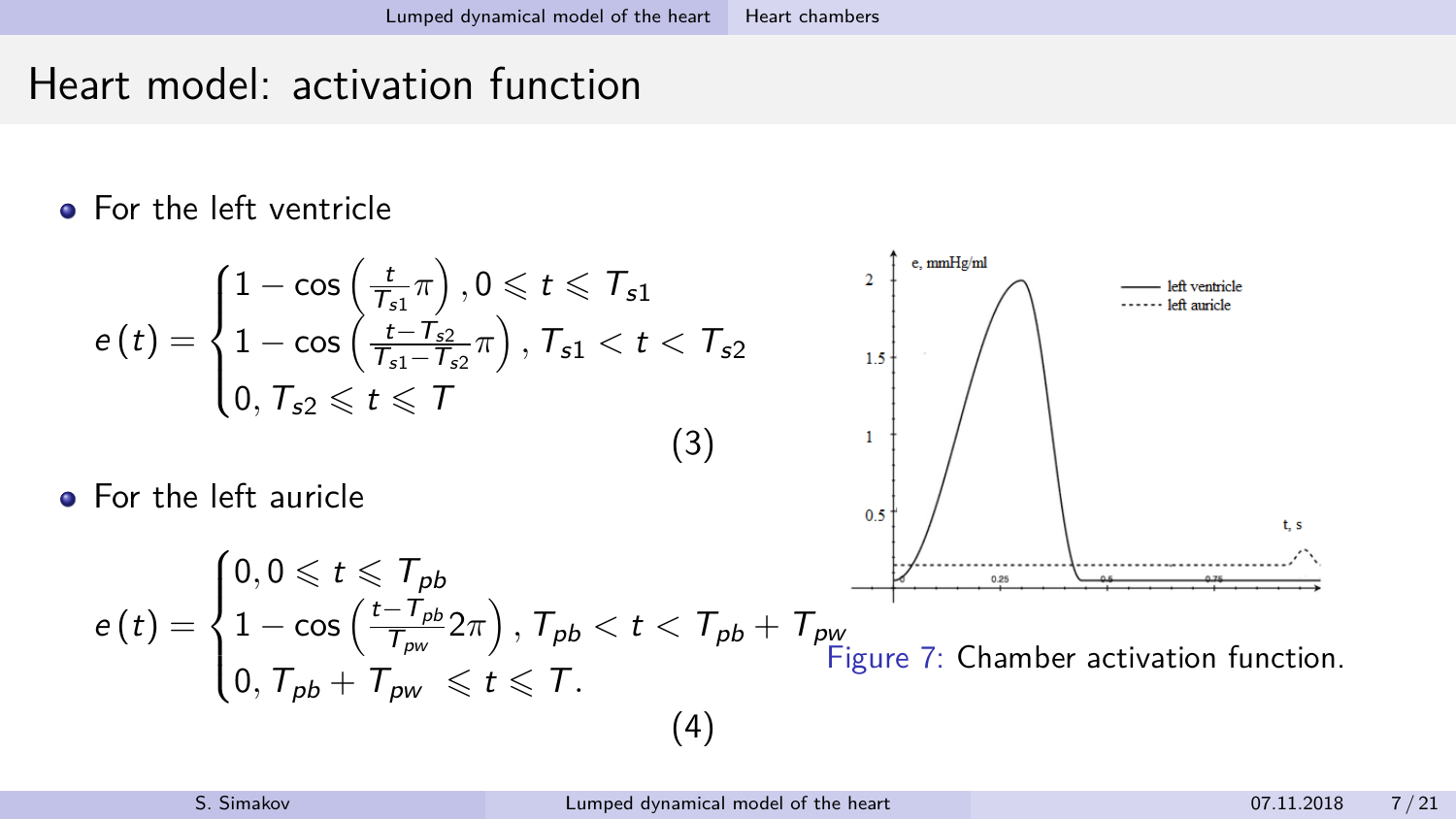# Heart model: interchamber flow

• Flow between chambers (Poiseuille pressure drop)

$$
Q_{ij} = \frac{\alpha_{ij}}{r_{ij}} (P_j - P_i)
$$
 (5)

Mass conservation for the lumped compartment (heart chamber)

$$
\frac{dV_i}{dt} = \sum_j \alpha_{ij} Q_{ij}, i = 1, \dots, 4,
$$
\n(6)

 $\alpha_{ii}$  is the function of the valve opening  $\longrightarrow$  to be shown later (see eq.[\(11\)](#page-9-0))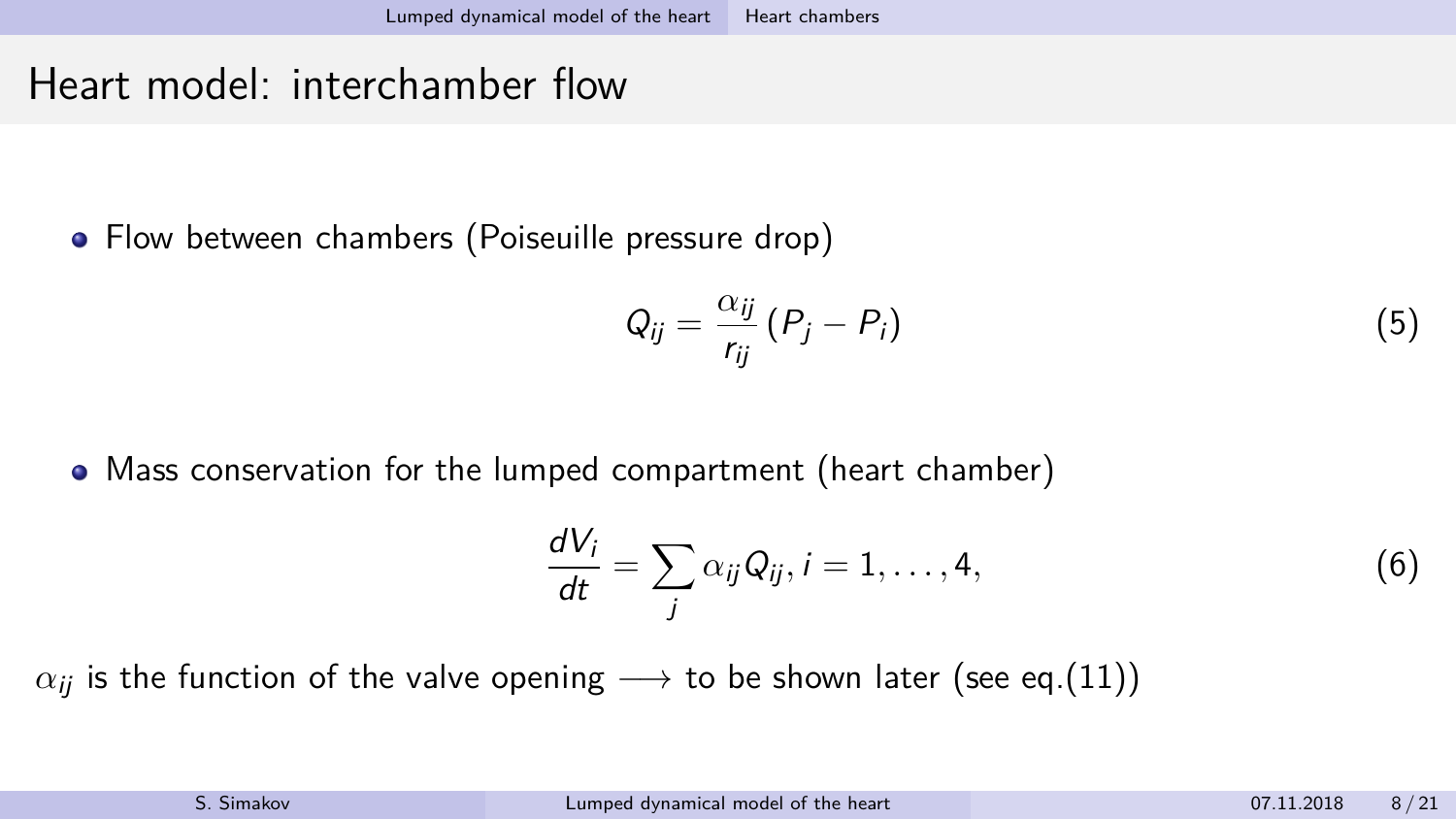# <span id="page-8-0"></span>Valves model

The valves are subjected by the friction force, pressure force and flow resistance force. The  $2^{nd}$ Newton's law can be stated as

$$
\frac{d^2\theta_{ij}}{dt^2} = K^{fr}\frac{d\theta_{ij}}{dt} + K^p (P_j - P_i) \psi_{ij} \cos \theta_{ij} + F^r_{ij},
$$
\n(7)

where

$$
\psi_{ij} = \begin{cases} 0, P_i < P_j \text{ and } \theta_{ij} < \theta_{ij}^{\min}, \\ 1, \text{ otherwise.} \end{cases} \tag{8}
$$

$$
F'_{ij} = \begin{cases} 0, \theta_{ij}^{max} \theta_{ij} < \theta_{ij}^{max} \\ K' \tan \left( 10 \left( \theta_{ij} - \theta_{ij}^{max} \right) \right), \theta_{ij} \geqslant \theta_{ij}^{max} \text{ and } \frac{d\theta_{ij}}{dt} > 0 \\ K' \tan \left( 10 \left( \theta_{ij} - \theta_{ij}^{min} \right) \right), \theta_{ij} \leqslant \theta_{ij}^{min} \text{ and } \frac{d\theta_{ij}}{dt} < 0, \end{cases} \tag{9}
$$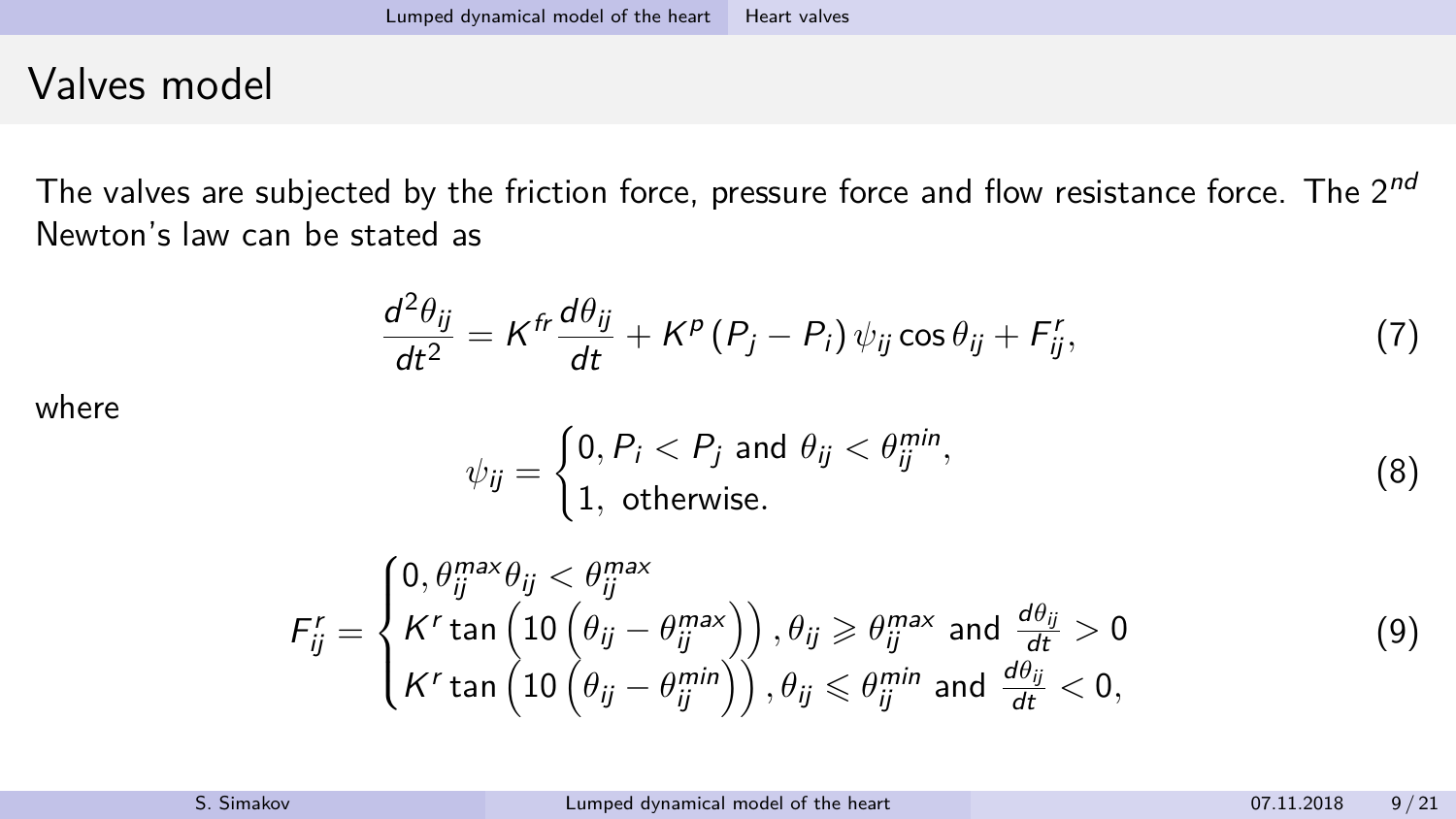# Valves model

<span id="page-9-0"></span>**o** Instant valve opening  $\sqrt{ }$  $0, 0 \leqslant t < \mathcal{T}_{open,ij},$  $\int$  $1, \mathcal{T}_{open,ij} \leqslant t \leqslant \mathcal{T}_{close,ij}$  $\alpha_{ij} =$  $h_{75}$  $\overline{\mathcal{L}}$ 0,  $T_{close,ij} < t \leq T$ . (10) • Not instant valve opening 0.25  $\sqrt{ }$  $0, -\infty < \theta \leqslant \theta_{ij}^{\min},$  $\int$  $1-\cos\theta_{ij}$  $, \theta_{ij}^{min} < \theta \leq \theta_{ij}^{max},$  $\Omega$ 75°  $\alpha_{ij} =$  $1 - \cos \theta_{ij}^{max}$  $\theta$ .  $\overline{\mathcal{L}}$  $1, \theta > \theta_{ij}^{\text{max}},$ (11) Figure 8: Valve function.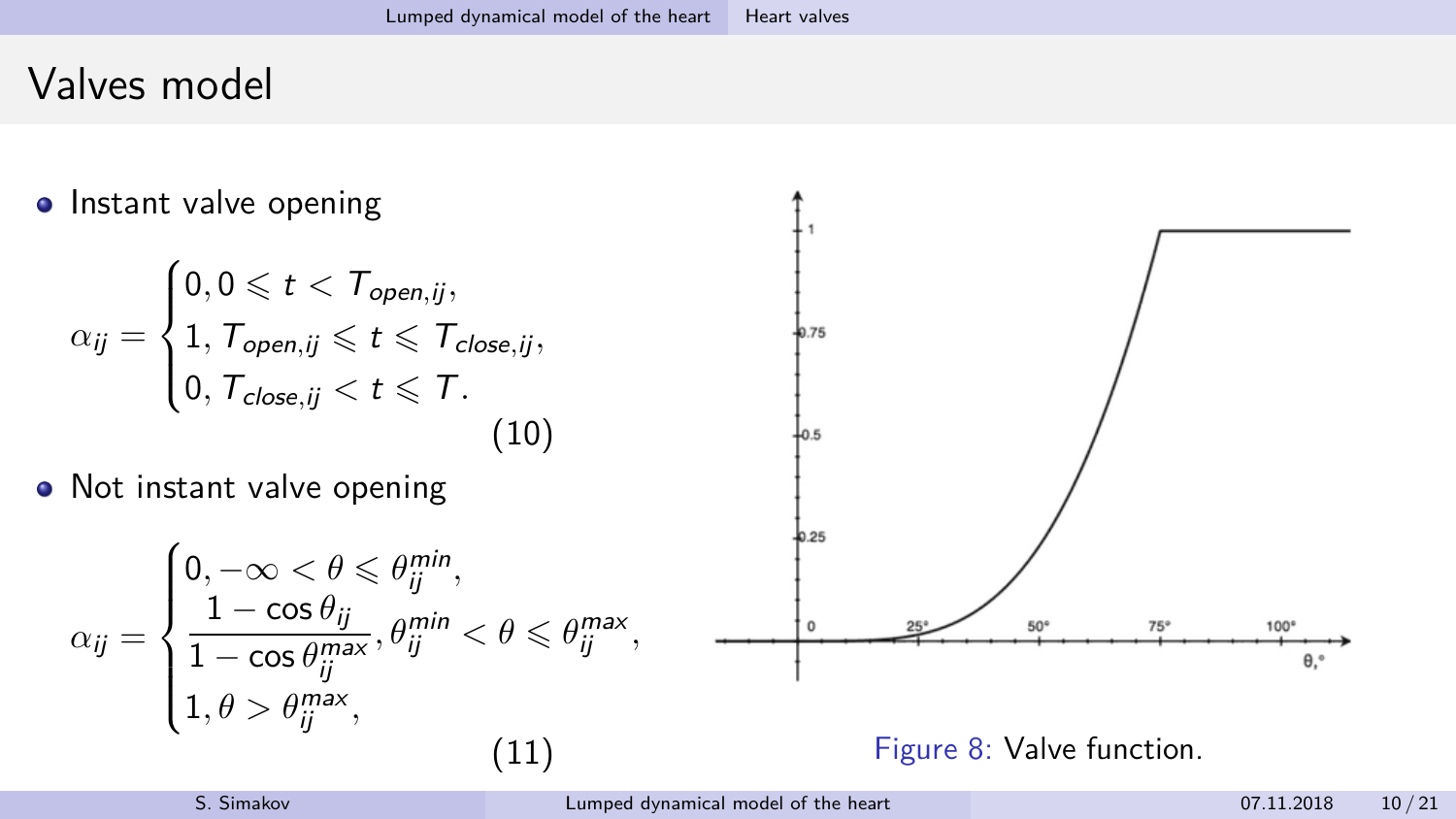# Numerical method: Obreshkov's pairs integration method

**A** Let's consider extended set

$$
\frac{d\vec{y}}{dt} = \vec{f}(t, \vec{y}) \rightarrow \frac{d\vec{y}}{dt} = \vec{w}, \frac{d\vec{w}}{dt} = \frac{\partial \vec{f}}{\partial t} + \frac{\partial \vec{f}}{\partial \vec{y}}\vec{y}
$$
(12)

General solution for a single-step implicit Runge-Kutta method can be found as

$$
\vec{y}_{s+1}^{n+1} = \vec{y}_s^{n+1} - \mathbf{B}^{-1} \left( t^{n+1}, y^{n+1} \right) \vec{R} \left( \vec{y}_s^{n+1} \right), s = 1, 2, \dots, \vec{y}_0^{n+1} = \vec{y}^n \tag{13}
$$

$$
\vec{R} = \sum_{k=0}^{1} \left[ a_k \vec{y}^{n+k} - \tau b_k \vec{f}^{n+k} - \tau^2 c_k \left( \frac{\partial \vec{f}}{\partial t} + \frac{\partial \vec{f}}{\partial \vec{y}} \cdot \vec{y} \right)_{n+k} \right]
$$
(14)

$$
\mathbf{B} = \frac{\partial \vec{R}}{\partial \vec{y}^{n+1}} = \mathbf{E} - \tau b \frac{\partial \vec{f}}{\partial \vec{y}} - \tau^2 c \left( \frac{\partial}{\partial \vec{y}} \left( \frac{\partial \vec{f}}{\partial t} \right) + \left( \frac{\partial \vec{f}}{\partial \vec{y}} \right)^2 + \mathbf{C} \right), \mathbf{C} = \left\{ \left( \frac{\partial}{\partial y_j} \left( \frac{\partial \vec{f}}{\partial \vec{y}} \right) \right) \cdot \vec{f} \right\}_{j}
$$
(15)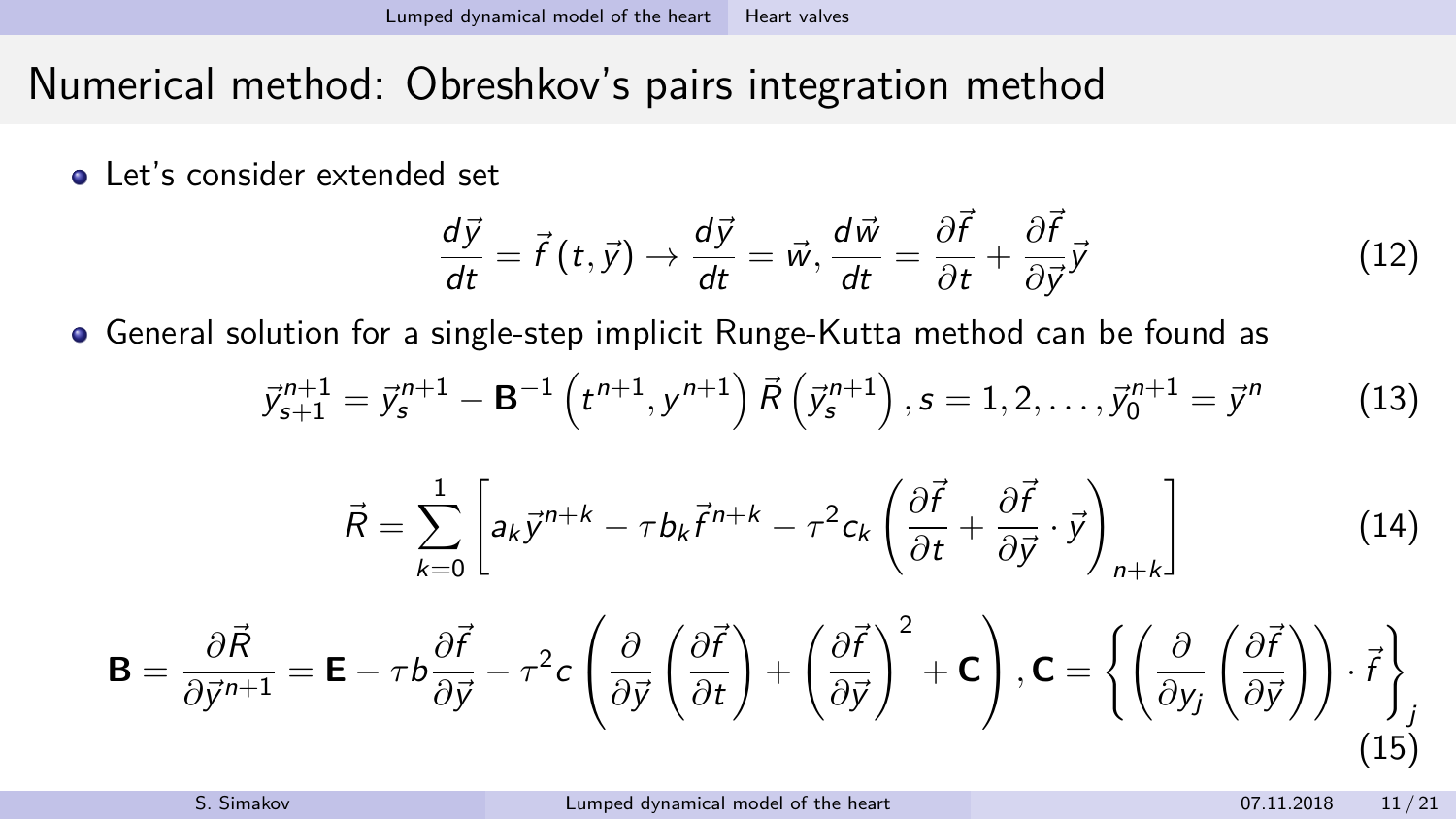# Numerical method: Obreshkov's pairs integration method

It was shown $^1$ , that the set

$$
a_1=1, a_0=-1, b_0=\frac{1}{2}+c_0+c_1, b_1=\frac{1}{2}-c_0-c_1, c_1=c_0-\frac{1}{6}, c_1=0 \qquad \quad \ \ (16)
$$

provides the methos, which is **A and L stable,** 3 rd **order approximation**.

 $1$ Kholodov, Lobanov, Evdokimov, 2001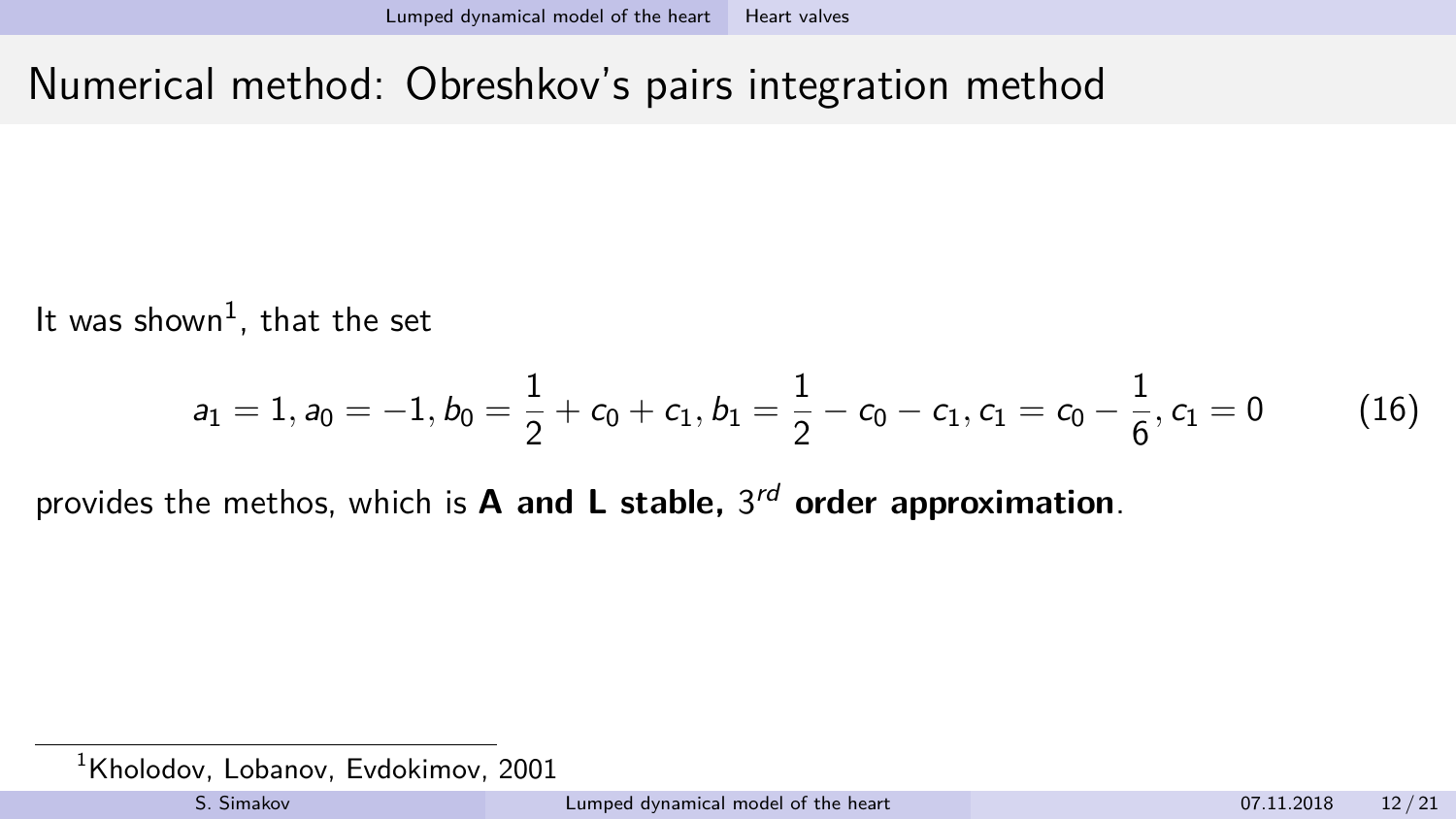### <span id="page-12-0"></span>Aortic regurgitation: valves

Aortic valve not fully closed  $\implies$  reverse flow to the ventricle (regurgitation):

 $\theta_{\mathsf{ao}}^{\mathsf{min}}:0^{\circ}\to 25^{\circ} \Longrightarrow$ Early aortic valve opening  $(0.05s)$ .



Figure 9: Aortic and mitral valve angles.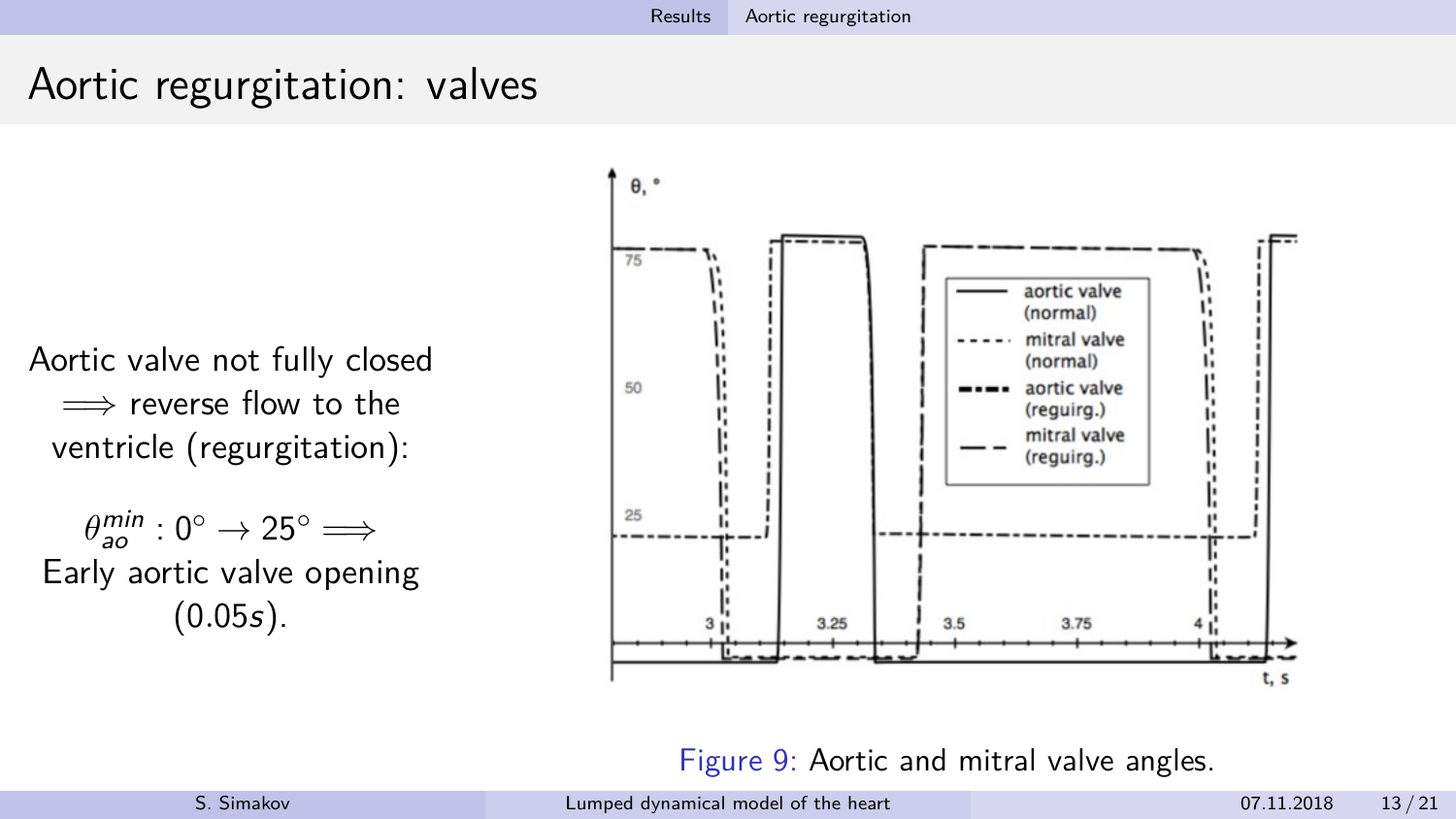## Aortic regurgitation: flow



Aortic valve not fully closed:

- $\theta_{\mathsf{ao}}^{\mathsf{min}}:0^{\circ}\to 25^{\circ} \Longrightarrow$
- **Peak aortic valve flow** increase 45%;
- **Backward aortic valve** flow 70ml*/*s.

#### Figure 10: Flow through the valves.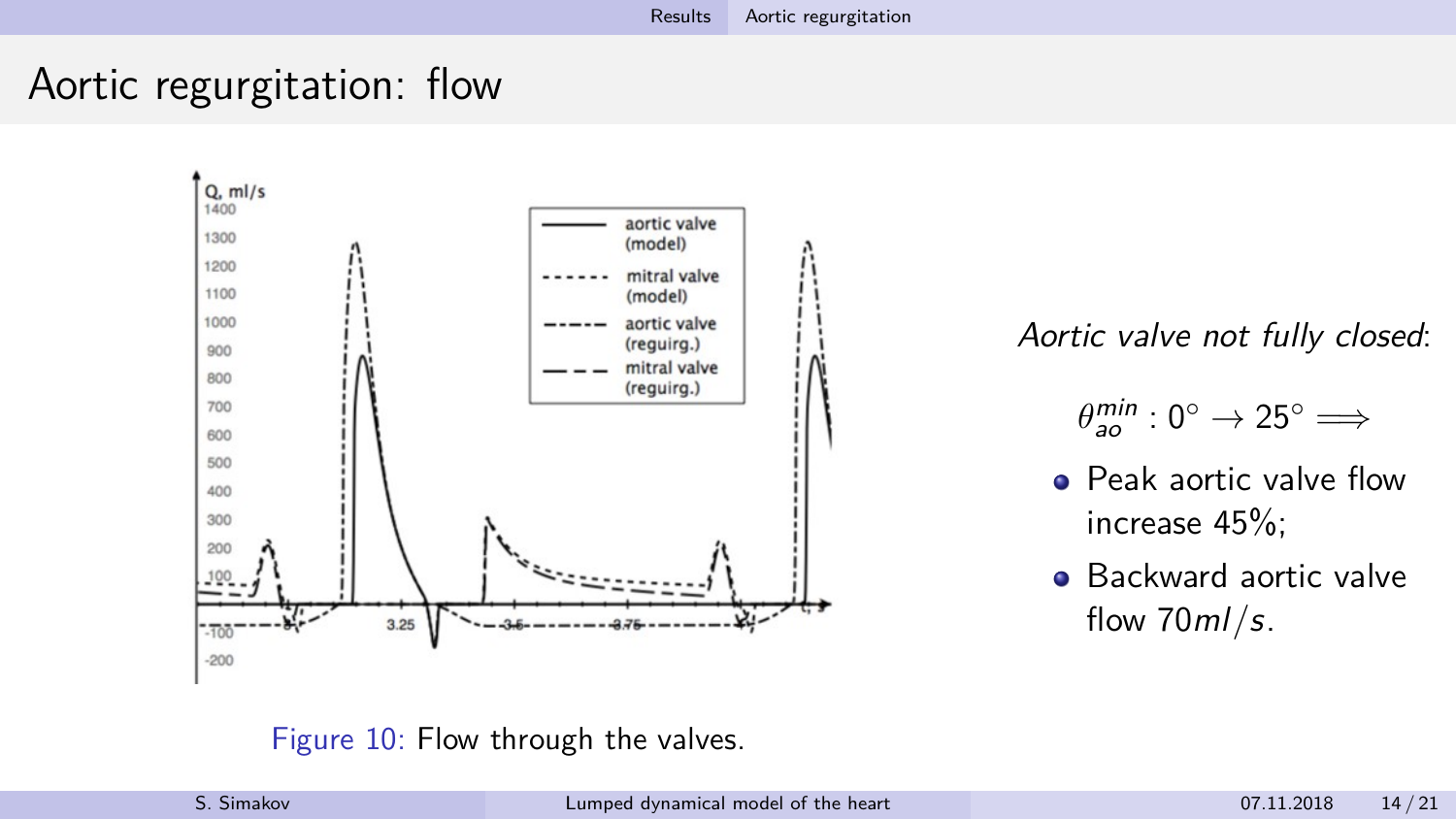### Aortic regurgitation: volume

Aortic valve not fully closed:

 $\theta_{\mathit{ao}}^{\mathit{min}}:0^{\circ} \rightarrow 25^{\circ} \Longrightarrow$ Peak ventricle volume **increase** 30% **Overexpansion!**



Figure 11: Left ventricle and atrium volume.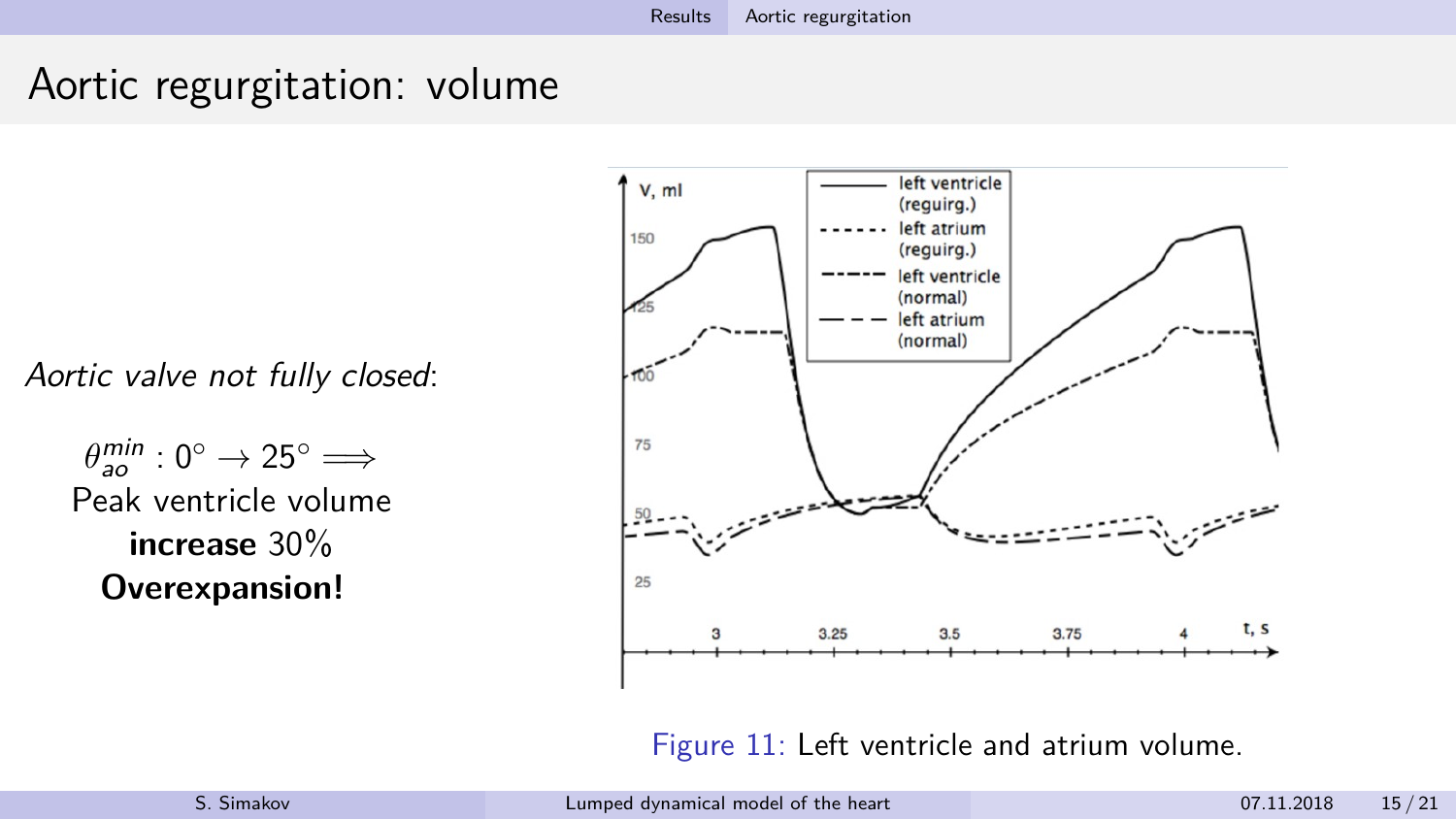#### <span id="page-15-0"></span>Mitral valve stenosis: valves



Decreased opening of the mitral valve:

- $\theta_{mi}^{max}: 75^\circ \rightarrow 50^\circ \Longrightarrow$
- **a** Late aortic valve opening (0*.*05s);
- **Peak lumen decrease** 25%.

Figure 12: Aortic and mitral valve angles.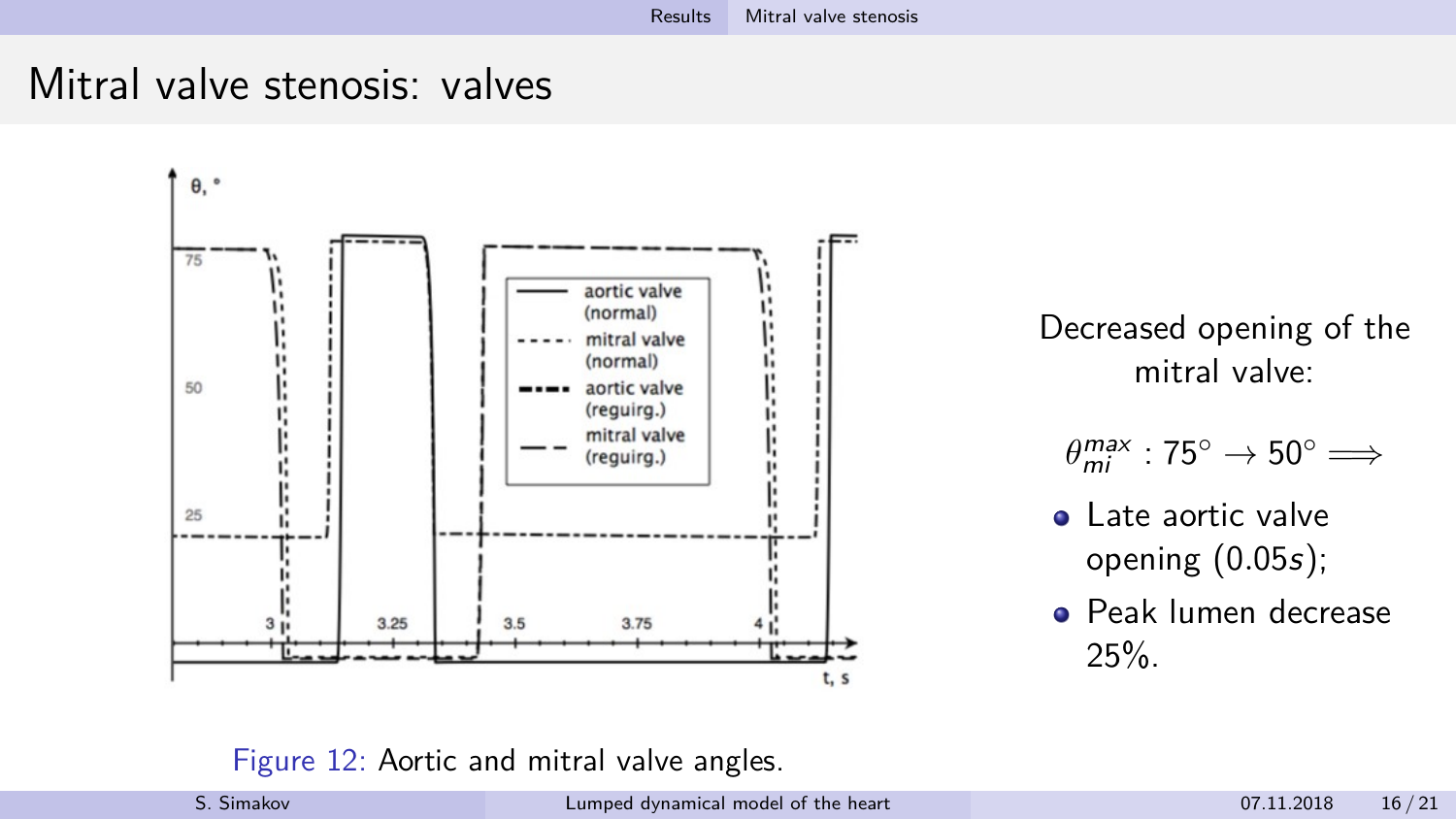### Mitral valve stenosis: flow

Decreased opening of the mitral valve:

- $\theta_{mi}^{max}:75^{\circ}\rightarrow 50^{\circ} \Longrightarrow$
- **•** Peak aortic valve flow decrease 40%;
- **•** Peak mitral valve flow decrease 75%.



Figure 13: Flow through the valves.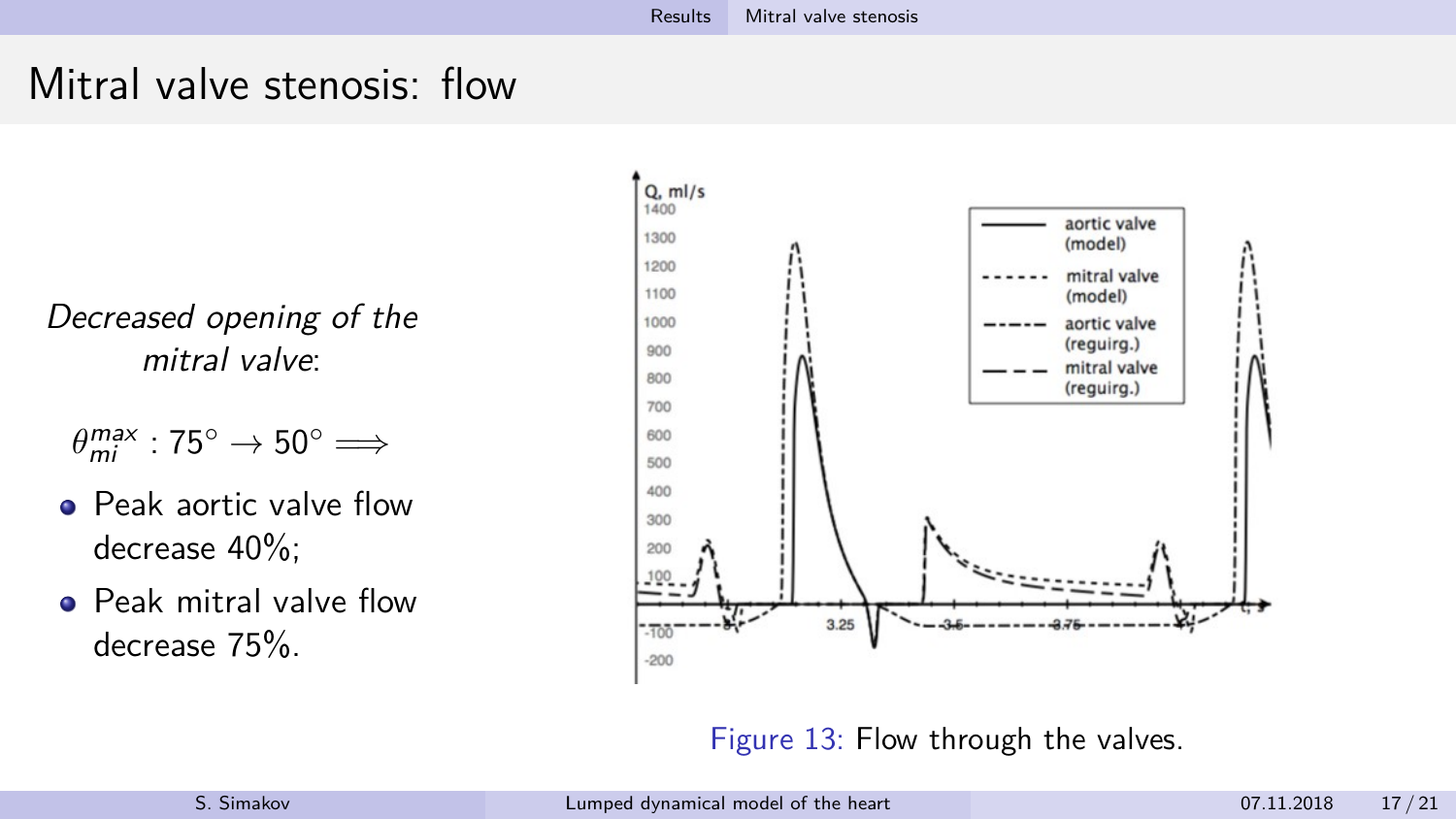#### Mitral valve stenosis: volume



Decreased opening of the mitral valve:

 $\theta_{mi}^{max}:75^{\circ}\rightarrow 50^{\circ} \Longrightarrow$ 

- Peak ventricle volume decrease 25%;
- Peak auricle volume **increase** 25%. **Overexpansion!**

#### Figure 14: Left ventricle and atrium volume.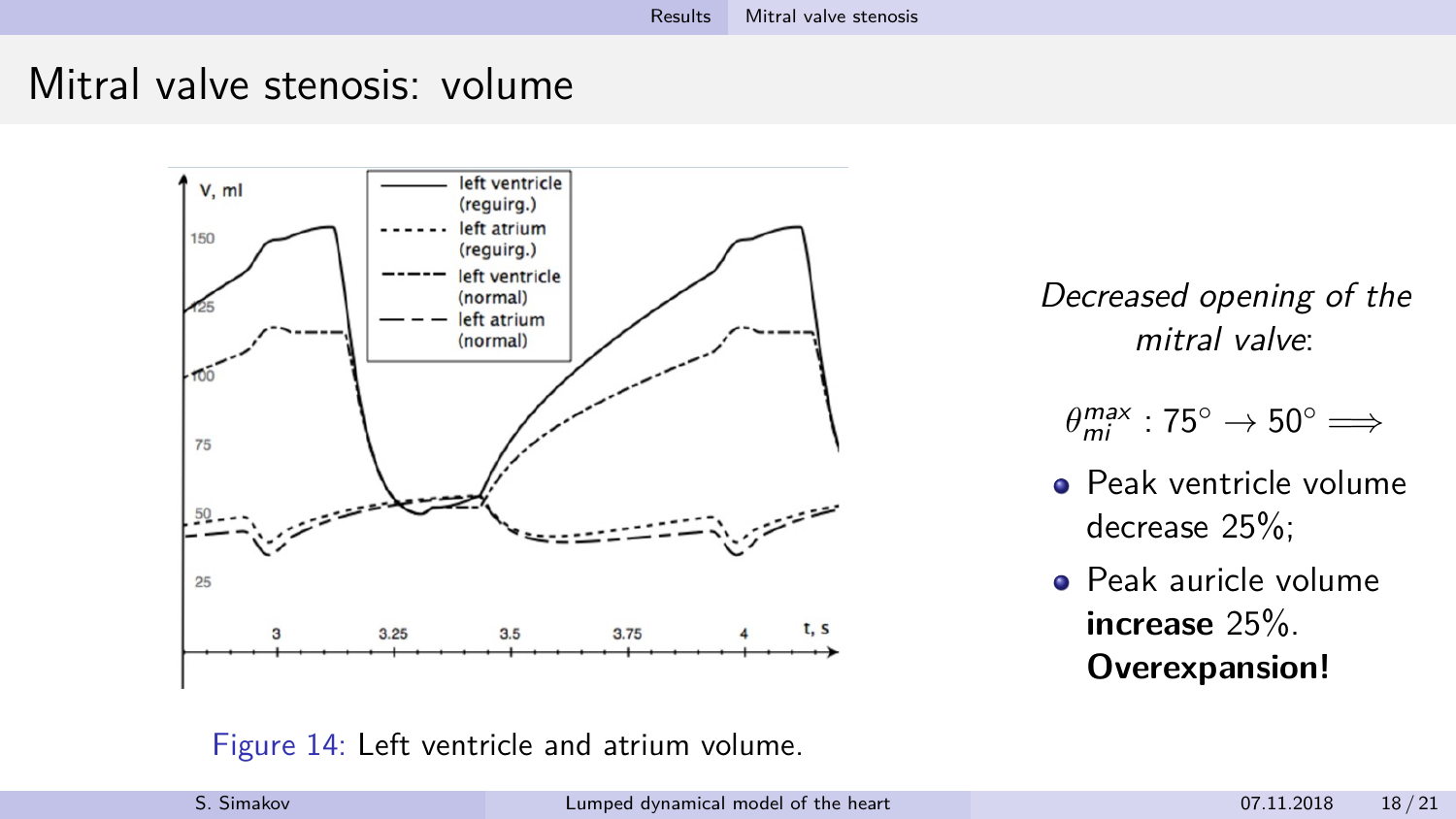## Conclusions

- **Benefits**: The model reproduces basic known physiological behaviour of the heart dynamics with the valves and their pathologies.
- **The drawback**: The systole and diastole duration are still fixed parameters.
- **Future work**: Patient-specfic validation is required.
- Future work: Integration with the vascular network is required<sup>2</sup>.

<sup>&</sup>lt;sup>1</sup>Partly done, but not presented here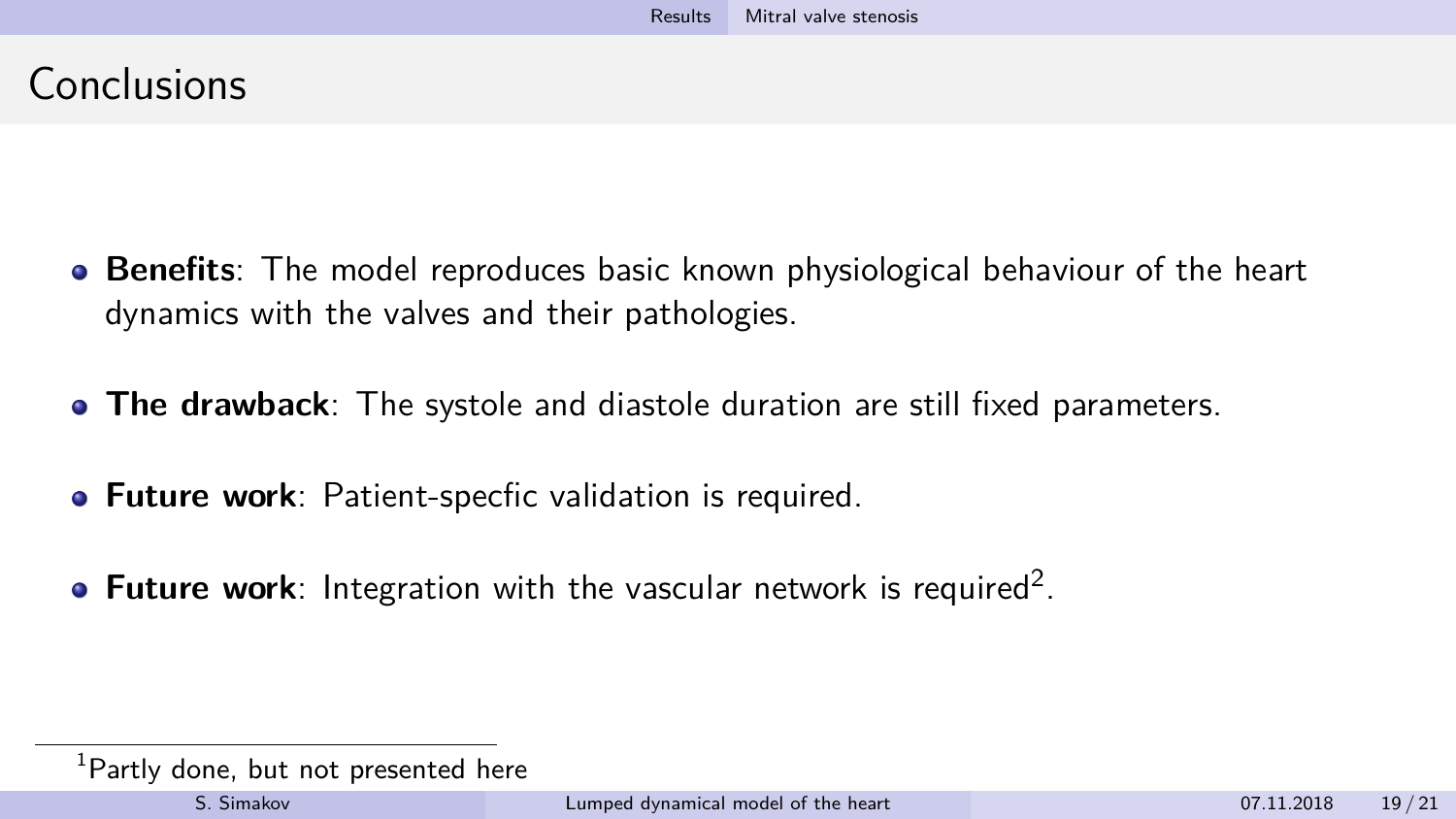<span id="page-19-0"></span>Acknowledgements

**The work was supported by Russian Science Foundation Grant No. 14-31-00024.**